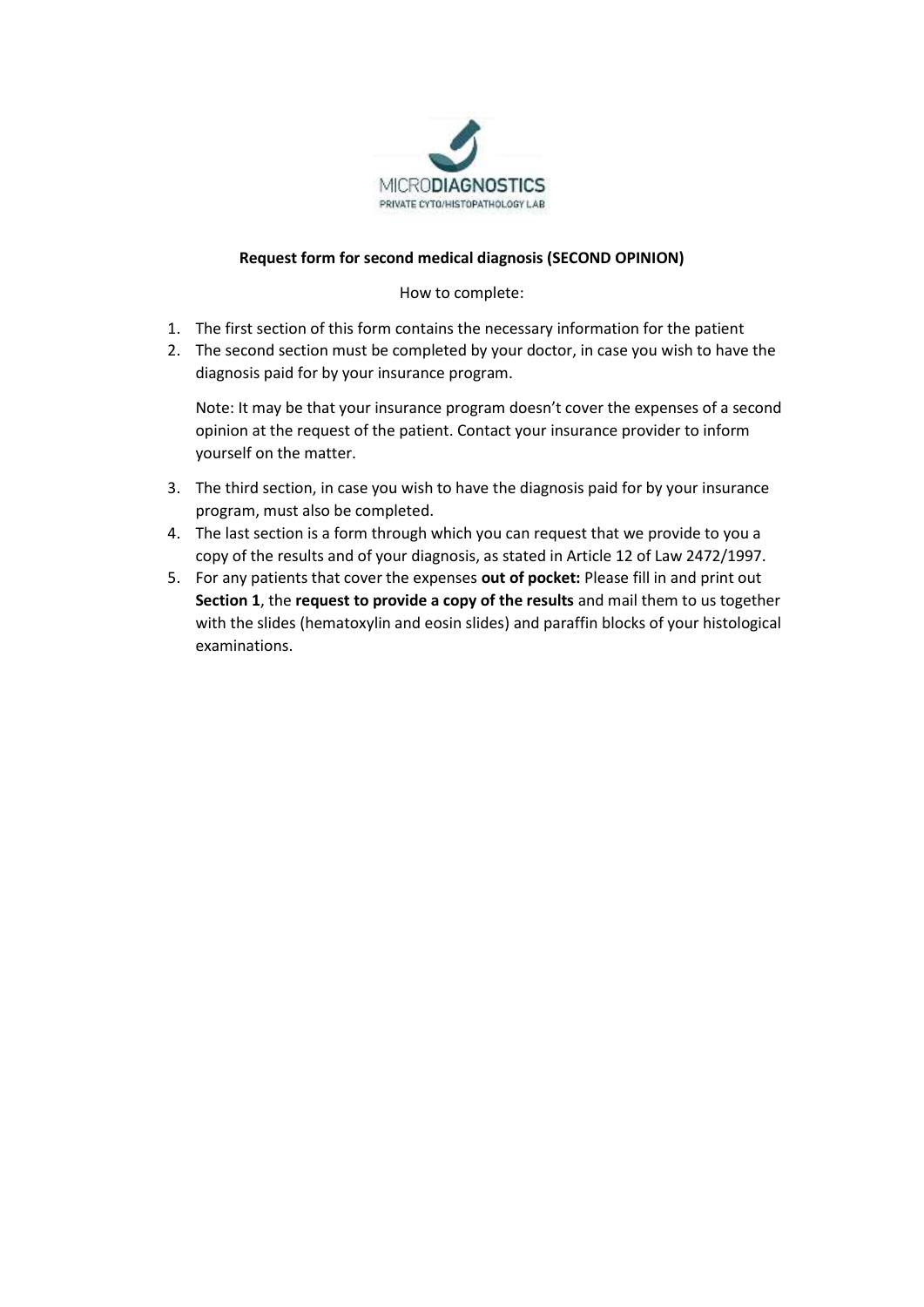## Information for the patient – Section 1

*Patient request for pathology diagnosis, individually payable.*

*Fill in Section 1, to pay with credit card, please contact 2310 232272*

*6. If your insurance company covers the costs, the request for the diagnosis should be made by your doctor. Ask him/her to fill in Sections 2 and 3 and submit the documents along with the slides (hematoxylin and eosin slides) and the paraffin blocks of your histological examinations.*

\_\_\_\_\_\_\_\_\_\_\_\_\_\_\_\_\_\_\_\_\_\_\_\_\_\_\_\_\_\_\_\_\_\_\_\_\_\_\_\_\_\_\_\_\_\_\_\_\_\_\_\_\_\_\_\_\_\_\_\_\_\_\_\_\_\_\_\_\_\_\_\_\_

**Note***: We may contact the patient and/or the insurance company.*

| City: ________________________Prefecture: __________________Country: _______________________________                                                                     |  |  |  |
|--------------------------------------------------------------------------------------------------------------------------------------------------------------------------|--|--|--|
|                                                                                                                                                                          |  |  |  |
|                                                                                                                                                                          |  |  |  |
| Sex: Male □ Female□                                                                                                                                                      |  |  |  |
| Patient's reason to request a second diagnosis:<br><u> 1980 - Johann Stoff, deutscher Stoff, der Stoff, der Stoff, der Stoff, der Stoff, der Stoff, der Stoff, der S</u> |  |  |  |
| Patient's questions:                                                                                                                                                     |  |  |  |
|                                                                                                                                                                          |  |  |  |
|                                                                                                                                                                          |  |  |  |
|                                                                                                                                                                          |  |  |  |
|                                                                                                                                                                          |  |  |  |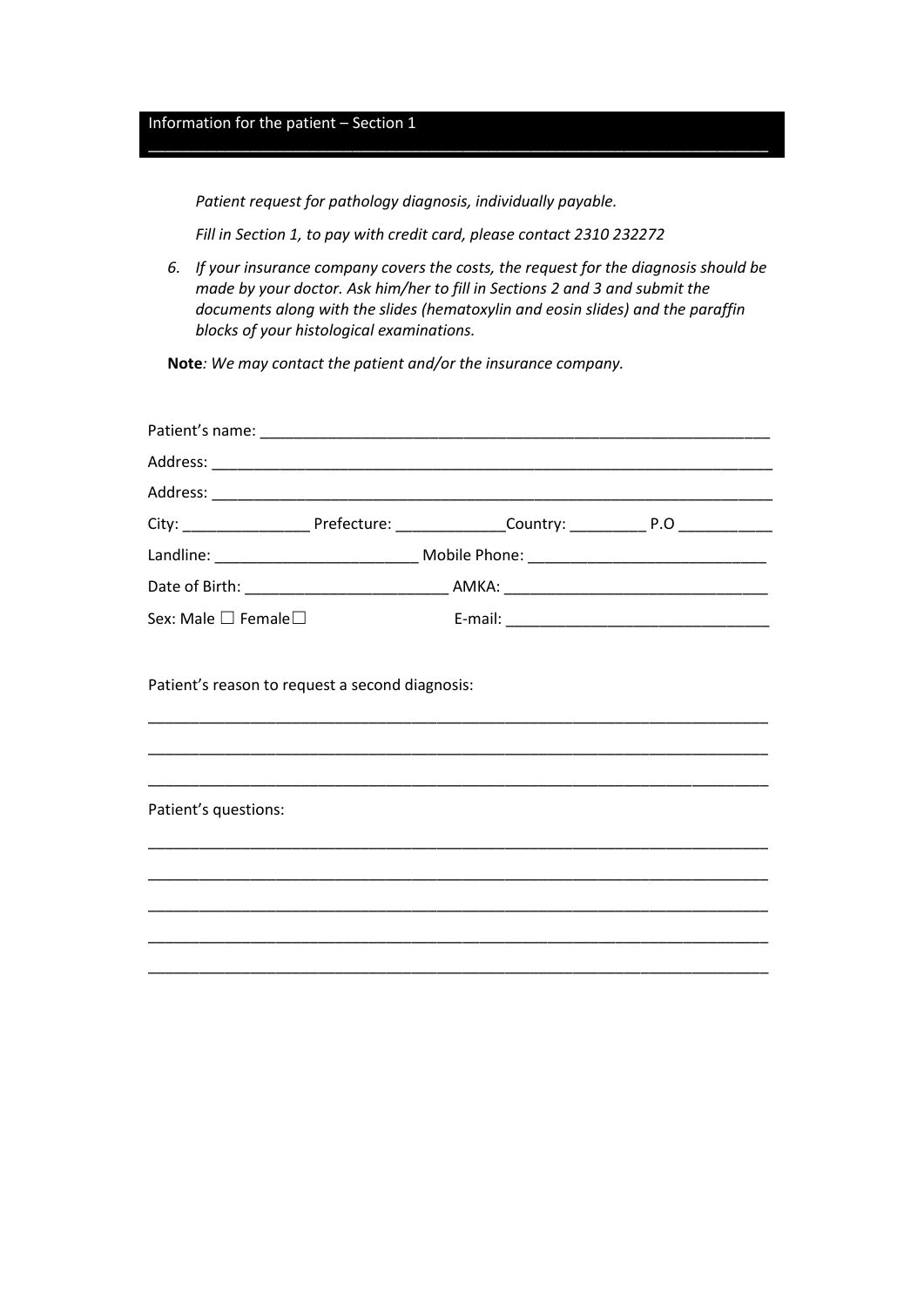## Information for the patient – Section 1 (continued)

| Do you wish to have a copy of the diagnosis sent to your attending doctor? Yes $\Box$ No $\Box$ |       |                                                                                                                |              |  |
|-------------------------------------------------------------------------------------------------|-------|----------------------------------------------------------------------------------------------------------------|--------------|--|
|                                                                                                 |       |                                                                                                                |              |  |
|                                                                                                 | Name, | Surname,                                                                                                       | Title        |  |
| Address:                                                                                        |       |                                                                                                                |              |  |
| Address:                                                                                        |       |                                                                                                                |              |  |
| City:                                                                                           |       | Prefecture: The Management of the Second Second Second Second Second Second Second Second Second Second Second | Country: P.O |  |
| E-mail:                                                                                         |       |                                                                                                                |              |  |

\_\_\_\_\_\_\_\_\_\_\_\_\_\_\_\_\_\_\_\_\_\_\_\_\_\_\_\_\_\_\_\_\_\_\_\_\_\_\_\_\_\_\_\_\_\_\_\_\_\_\_\_\_\_\_\_\_\_\_\_\_\_\_\_\_\_\_\_\_\_\_\_\_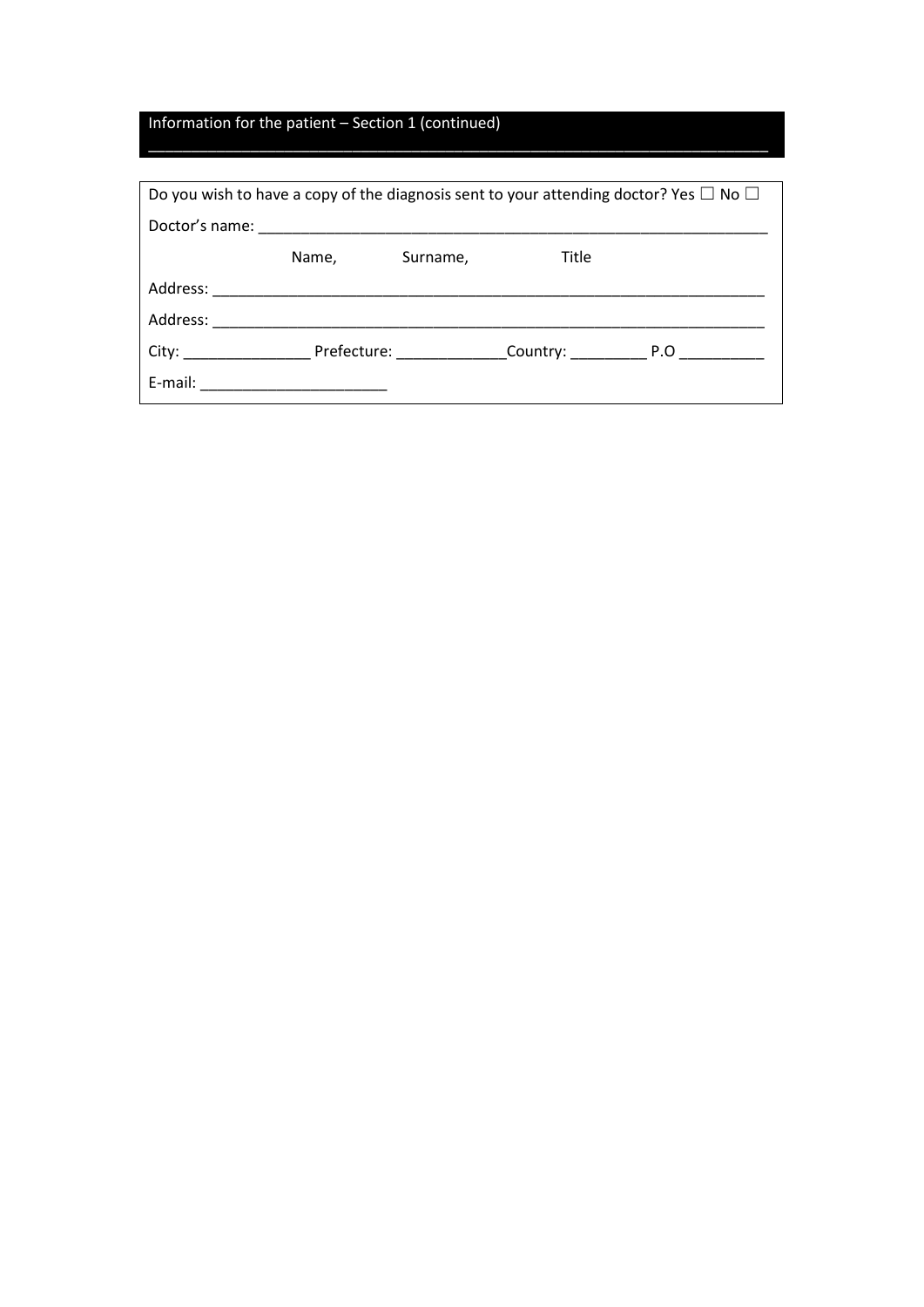## SECOND OPINION ON HISTOPATHOLOGIC EXAMINATION

\*\* In case you wish to have the diagnosis paid for by your insurance program, this section must be completed by your doctor\*\*

| Section 2                  |                                                                                         |  |                                                                                                      |
|----------------------------|-----------------------------------------------------------------------------------------|--|------------------------------------------------------------------------------------------------------|
|                            |                                                                                         |  |                                                                                                      |
|                            | $\Box$ The request for this diagnosis has been made by the doctor attending to the case |  |                                                                                                      |
|                            |                                                                                         |  |                                                                                                      |
|                            | Name, Surname,                                                                          |  |                                                                                                      |
|                            |                                                                                         |  |                                                                                                      |
|                            |                                                                                         |  |                                                                                                      |
|                            |                                                                                         |  | City: ________________________Prefecture: ___________________Country: ______________________________ |
|                            |                                                                                         |  |                                                                                                      |
|                            |                                                                                         |  |                                                                                                      |
| Patient's medical history: |                                                                                         |  |                                                                                                      |
|                            |                                                                                         |  |                                                                                                      |
|                            |                                                                                         |  |                                                                                                      |
|                            |                                                                                         |  |                                                                                                      |
|                            |                                                                                         |  |                                                                                                      |
|                            |                                                                                         |  |                                                                                                      |
|                            |                                                                                         |  |                                                                                                      |